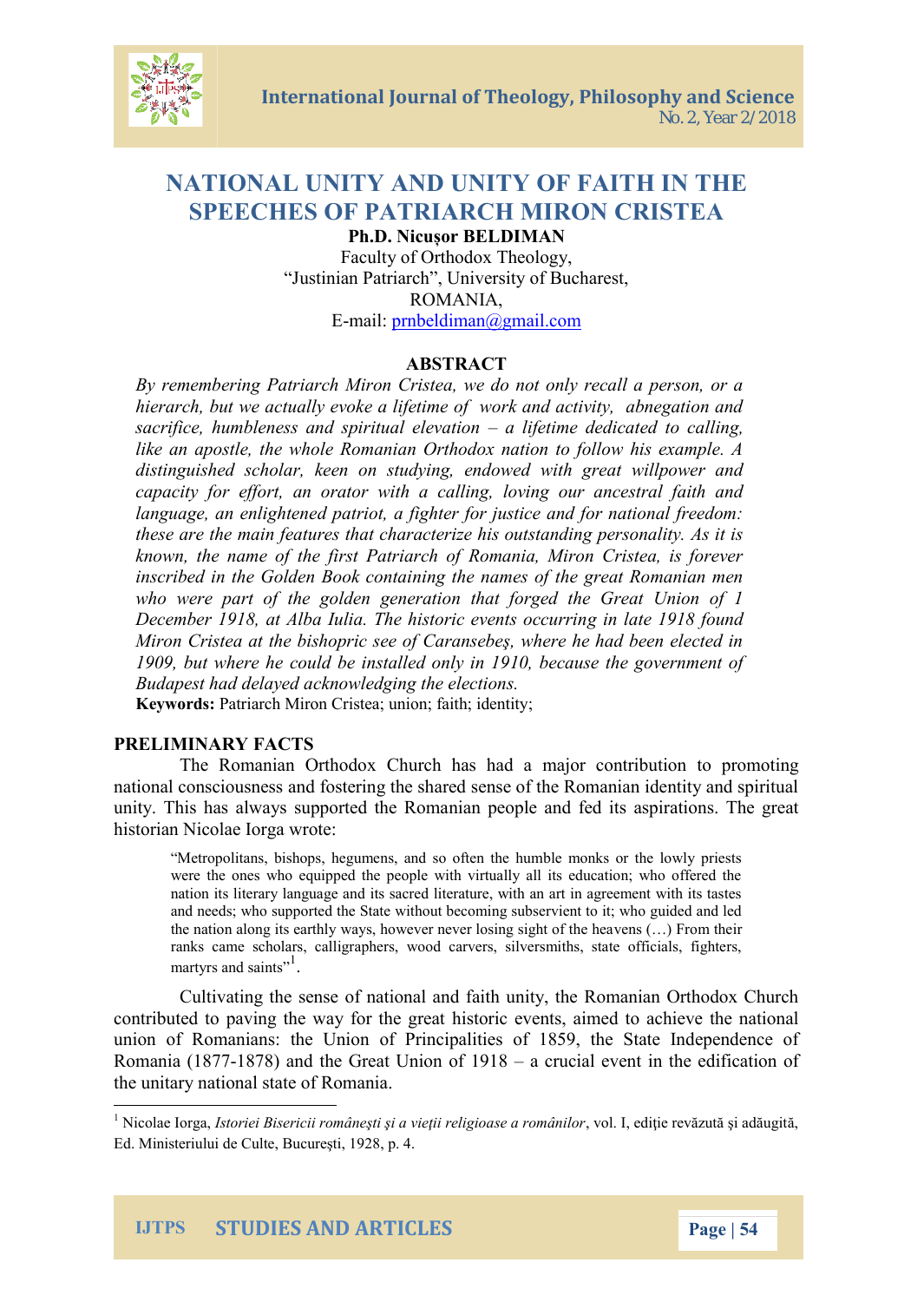The current  $2\hat{y}$  dast, marks the Centennial of the Union Bukovina and Transylvania with the Kingdom of Romania, aftermath of the First World War. By joining this world war (4) actuall ped time achieve the full union of the nation, and the establishment of the unitary national state.

This year, we commemorate the authors of the Great Un lon Inc,uPeantelimon Erhan, Pantelimon aHnadli**bopaanxaPhioenni** Buzdug Bukovinalancu Flondor, Saenxitui, Prixonisaiend BeDjoamu Poipnovici TransylvaVnai**a** ile Gotledfian GRopo, Alexand-MuoiVeaviodda, Iuliu Maniu, Octavian Goga, laomd F Vasilae , Lutoa oriention only a few of the distinguished founders of the Great Union. We also highlight Romanian hierarchs, bmisolstopnoMtianolhy OffisOteaan,setbhoe future Patriarch of Romania, as well as many Orthodox clergymen, t

By meembering Patriarch Miron Cristea, we do not only hierarch, but we actually evoke a lifetime of work and activity humbleness and spiritaal allifetemation and icated to calling, like a whole Romanian Orthodox nation to follow his example. A di studying, endowed with great willpower and capacity for eff loving our ancestral faith and language, anjes niligent a met of opratri national freedom: these are the main features that characte During his tenure was achieved the church unification in the our Church was organized as a SPFatteursia for hatthe equation and the seation functionithe Romanian Orthowdox Contend hin 1925. During his tenure was resumed the public  $\alpha$  bime anot anther the docto Chruan  $\alpha$  in 1921), the Journal change of the  $\alpha$ ,,Apostolul [Apostle] w§\$pnloaduanlcoBfeetbol, @ 316 ewas translated and p as well as new ed NteownsTeositallment upported the printing of the books at the Publishing House of the Bible and Mission Insti Church, established the Triyeo, IPoagniciaal rcShenMiinran -MinusCcâenh pulung (1922) and the Academy of Religious Music in Bucharest (1 Cathedral of National Salvation was Patriarch Miron, one of Union. As early as 1920  $\rho$  dues is ign a desthe Holy Synod, the idea the Primate Metropolitan of Romania and even the name of C were accepted enth**Os**niabseticoanling a patriarch in 1925, Miron concern himseld ow stth utchte on, arguing that a Patriarchal Cathe remain in a place of worship (beautiful as it might be) such a the Patriard hat be ected in 1655 by ^erban Constantin Vod

Volumes of seFmobly saware of his mission and responsi tireless preacher of the Gospel s words. His sermons were volum@svântri \_i predici anhea iunaurizite od begric român în car sub strin Speeches and sermons delivered by a theologian, later

IJTPS STUDIES AND ARTICLES Page 5

 $^2$  Daniel, Patriarhul Biseri $\ddot{\text{a}}$ ori $\dot{\text{a}}$ l, $\text{0}$ irttaotdecaxea a $\text{R}$ uoinmodalr sfânt  $\dot{\phantom{a}}$ i o responsabilitat $\epsilon$ comu, nhttp://basilican.aoi/ounnuamidabal-nefaq-nasio-responsa bciol mioal-meaximetgral.

 $3$ Pr. asist. dorr. BNeicdui Pmaendica în Biserica Ortodox Român din e Mauntenia în s Analiz evalu *E*ndeitura Episcopiei Giurgiului, 2013, p. 48.

 $^4$ Acad. Zoe Du-Bhuitruelseon@canat,edrala MântuiriiinNe,aBm,oOlyumRar CXXII (2004),  $no. -41, p. 84.$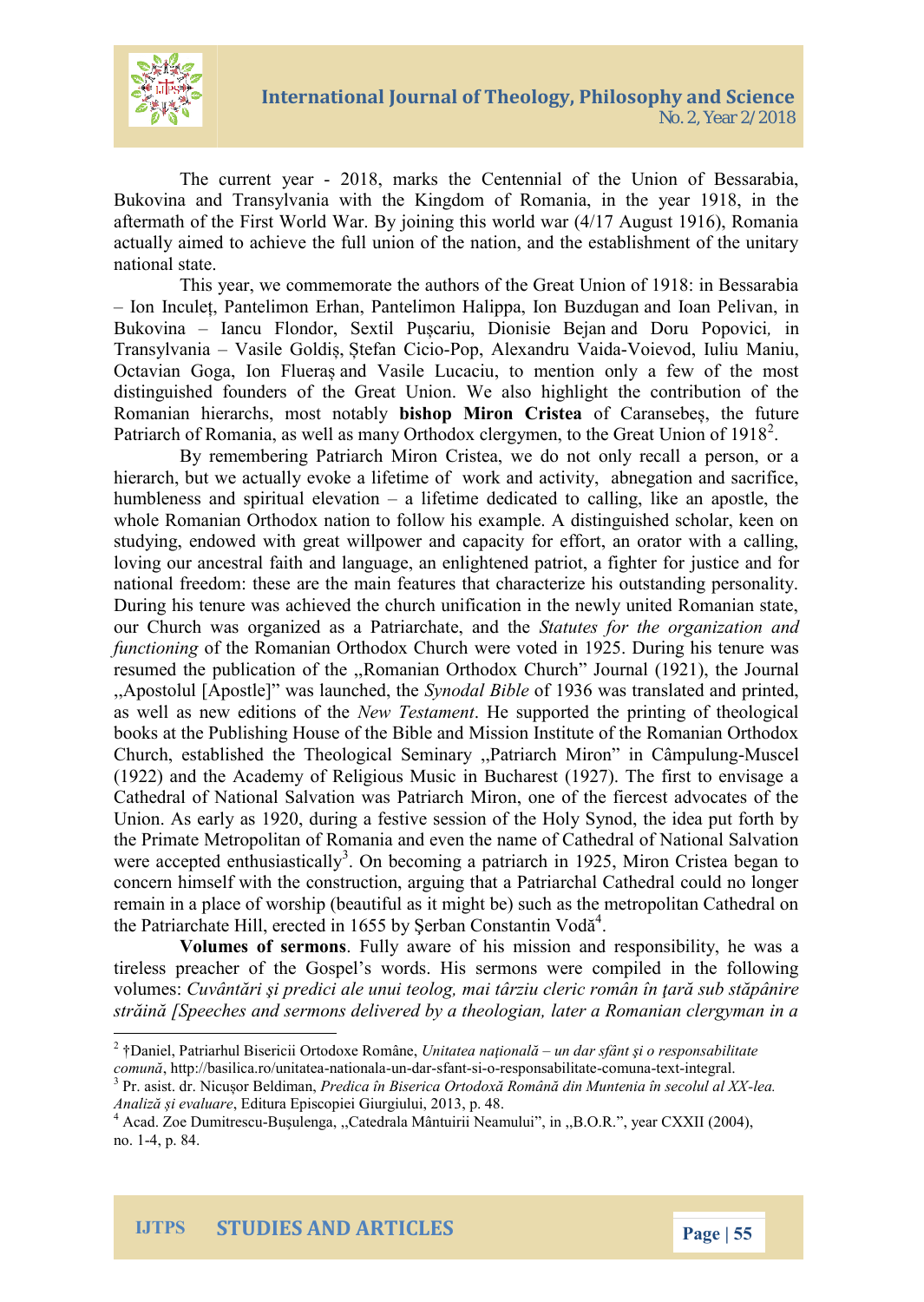

*country under foreign rule]<sup>5</sup> , Pastorale şi cuvântări ale unui episcop român în ţară sub stăpânire străină [Pastoral letters and speeches delivered by a Romanian bishop in a country under foreign rule]<sup>6</sup> , Trei ani de propovăduire. Pastorale şi cuvântări [Three years of preaching. Pastoral letters and speeches]<sup>7</sup> , Pastorale, predici şi cuvântări [Pastoral letters, sermons and speeches] <sup>8</sup> , Pastoral letters, sermons and speeches <sup>9</sup> , Pastoral letters, sermons and speeches<sup>10</sup> .*

The volume *Cuvântări şi predici ale unui teolog, mai târziu cleric român în ţară sub stăpânire străină [Speeches and sermons delivered by a theologian, later a Romanian* clergyman in a country under foreign rule]<sup>11</sup>, authored by the one who was to become the first patriarch of the Romanian Orthodox Church, includes numerous addresses delivered on various occasions, as well as a number of sermons. The book cover informs us that they spanned 20 years of pastoral activity (1889-1909). The author confesses that these speeches render his accumulated pastoral experience, as well as his sustained efforts not only in the realm of church affairs, but also in the educational, cultural, economic, social, artistic realms, and most notably, his efforts to ..awaken and cultivate the national sentiment of the Romanian people, to safeguard its existence"<sup>12</sup>.

**Themes and current ideas**. In this anthology of sermons, Miron Cristea addresses a highly diverse and wide range of issues: *religion, Christianity, prayer*, *the role of school education in the life of a nation, the teachers' duties, the benefit of school examinations*, *labour and industriousness*, *excessively lavish funerals, the importance and significance of a cathedral, the importance of the church as a worship place and its role, family, the Lord's Resurrection*, *social and religious pratices,* and last but not least, the *sufferings of the Romanian people and its patriotism*. As it is known, the name of the first Patriarch of Romania, Miron Cristea, is forever inscribed in the Golden Book containing the names of the great Romanian men who were part of the golden generation that forged the Great Union of 1 December 1918, at Alba Iulia. The historic events occurring in late 1918 found Miron Cristea at the bishopric see of Caransebeş, where he had been elected in 1909, but where he could be installed only in 1910, because the government of Budapest had delayed acknowledging the elections<sup>13</sup>. However, a few years previously, in his pastoral letter for the Lord's Nativity of 1913, he had uttered prophetic words announcing the events of 1918: ,,*Rejoice! If not tomorrow, anyway very soon what is rightfully ours must be surrendered to us*!" On the eve of 1 December, Miron Cristea led thousands of the Banat Romanians to Alba Iulia – the city of our national aspirations, and the place that witnessed the great ,,miracle" willed by more than one hundred thousand Romanians, arriving from every part of Transylvania. Before them, the bishop of Caransebeş uttered a prayer which ,,*brought tears of joy to the eyes of all those present*". Having announced to the crowds the Decision of Union between Transylvania and Romania, Miron Cristea delivered a fiery speech addressing the ,,*Great Romanian Nation*".

 $<sup>5</sup>$  Vol. I, Bucharest, 1923.</sup>

 $6$  Vol. II, Bucharest, 1923.

<sup>7</sup> Vol. III, Bucharest, 1923.

<sup>8</sup> Vol. IV, Bucharest, 1938.

<sup>&</sup>lt;sup>9</sup> Vol. V, Bucharest, 1938.

<sup>&</sup>lt;sup>10</sup> Vol. VI, Bucharest, 1938.

<sup>&</sup>lt;sup>11</sup> Tipografia Cărților Bisericești, Bucharest, 1928, 380 p.

<sup>12</sup> †Miron Cristea, *Cuvântări şi predici ale unui tânăr teolog mai târziu cleric român în ţară sub stăpânire streină 1889-1909*, Tipografia Cărţilor Bisericeşti, Bucharest, 1928, p. 381.

<sup>&</sup>lt;sup>13</sup> Ilie Șandru, "Miron Cristea și Marea Unire", în ziarul "Națiunea", Serie nouă, Anul VIII, 13, 2013, p. 1.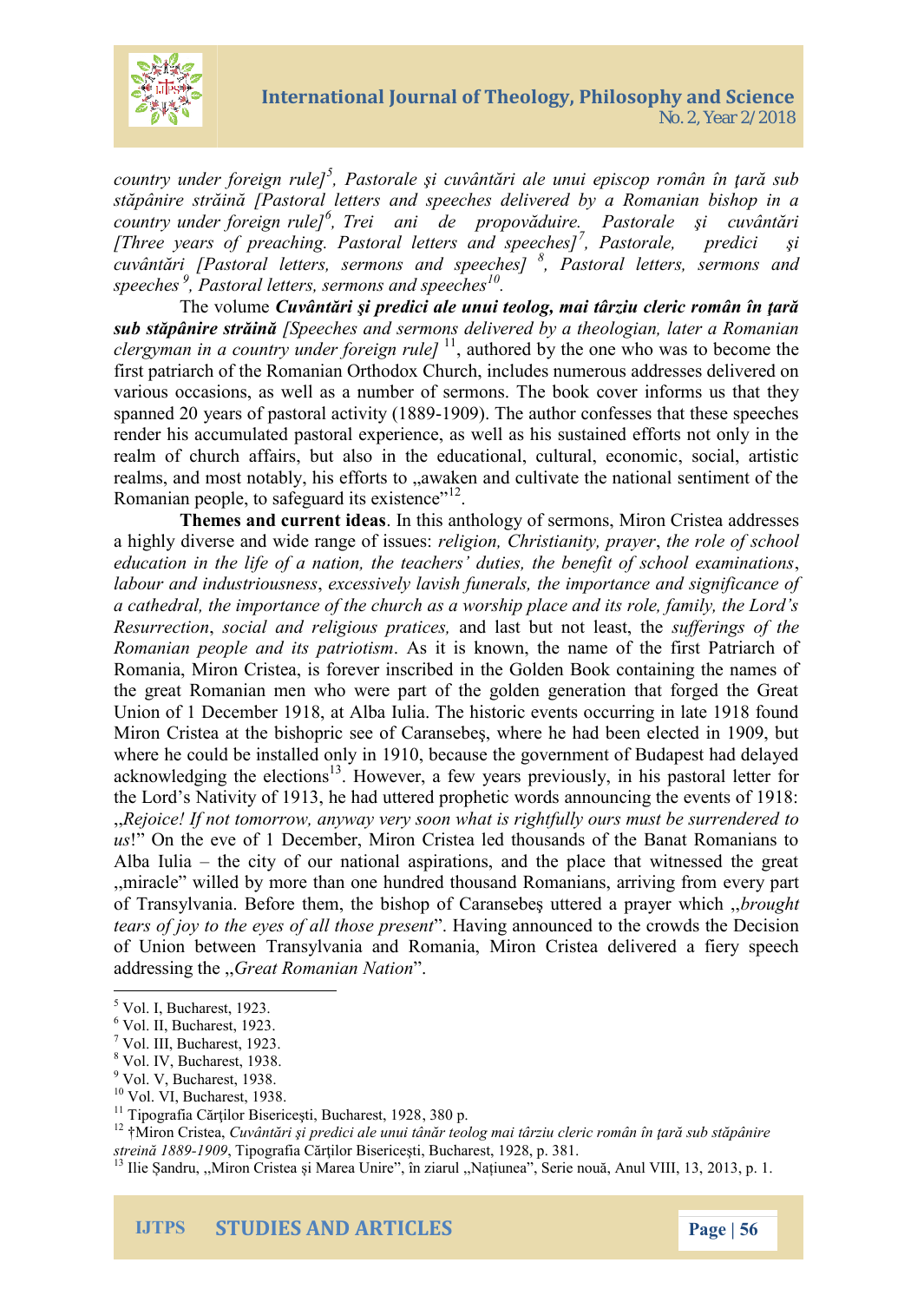

The speech of the bishop of Caransebeş evoked the troubled history of the Romanians in Transylvania, especially the ,,*enslavement of Romanians in Transylvania and Hungary, their bondage which lasted for a thousand years*" 14 .

"I would upset your souls too much, I would trouble and spoil the joy of this beautiful celebration, if I rendered a too detailed picture of our long-standing sufferings over these ten centuries"<sup>15</sup>, because "blinded by the chimera of a Magyar national state, Hungarian enturies" politicians did not refrain from devising the most devilish ways and means, in order to destroy the Romanian nation and turn us Hungarian (…) The black count Julius Andrassy, whom the Hungarian republic intends to delegate for the peace negotiations, has declared in the Hungarian Parliament: ,,the issue of nationalities in Hungary is a matter of power, not justice or rights"! Especially their attitude towards us in the recent years, is unacceptable (…) Most painful was the oppression against our Romanian souls and the abuse against our schools which were closed down, for we have never forgotten for a moment the warning of our great Bărnuţiu in 1848: ,,The more Romanian pupils will learn in foreign schools, the more sons our nation shall".<sup>16</sup>.

The great dream of national unity was achieved at long last, after centuries of sacrifice and much Romanian blood spilled in terrible battles. Because – as Miron Cristea said:

"the ideal of any people inhabiting a compact territory, must be its national and political unity. We would be mere ignorants, deserving disdain and scorn, if in today's circumstances we pursued other goals. It is only through the union of all Romanians that the products and manifestations of our national genius will be able to emerge, and contribute to the progress of mankind through their specifically Romanian qualities" (…) Despite the strength of the Carpathians' wall, which has so far separated us from our brothers, here and now – in the footsteps of Michael the Brave – I can only say with the writer Rădulescu Niger: ,,Today's boundaries are transient and short-lived,/ and time disdains them;/ for it can see their future fate, $\frac{1}{7}$  to become open forever".<sup>17</sup>.

,,The moment of opening them has arrived"! Miron Cristea exclaimed. ,,We cannot, and need not bring down the Carpathian Mountains, for they are and must remain the very core of the Romanian nation; but I feel that today, through our unanimous voice, we will open wide the Carpathians' gates, forever, so that the warmest Romanian life may flow freely..."<sup>18</sup>.

Miron Cristea delivered a masterful speech, brief but substantial, to greet in the Gara de Nord (North Railway Station) in Bucharest, the delegation of Transylvanian Romanians (Vasile Goldiş, Al.Vaida-Voievod, Miron Cristea and Iuliu Hossu) bringing the Declaration of Union of Transylvania and Romania:

,,When we last met here – Miron Cristea said – no one of us dared to dream that your next visit to the capital of Romania would have the historic mission to join the entire Romanian territory: Transylvania, Banat, Crişana amd Maramureş, to the motherland – our cherished Romania! $(...)$  We extend our deepest, eternal gratitude for everything you have done for us – now and during the past centuries, from voivode Stephen the Great (Bishopric of Vad), Radu IV the Great (Bishopric of Geoagiu), Michael the Brave (Bishopric of Alba Iulia) to Constantin Brâncoveanu and king Carol I. We thank the merciful God for allowing us,

<sup>14</sup> † Miron Cristea, *Cuvinte despre Marea Unire*, Editura Basilica, București, 2018, p. 24.

<sup>15</sup> † Miron Cristea, *Cuvinte despre Marea Unire*, p. 24

<sup>16</sup> † Miron Cristea, *Cuvinte despre Marea Unire*, p. 26.

<sup>17</sup> † Miron Cristea, *Cuvinte despre Marea Unire*, p. 30-31.

<sup>18</sup> † Miron Cristea, *Cuvinte despre Marea Unire*, p. 31.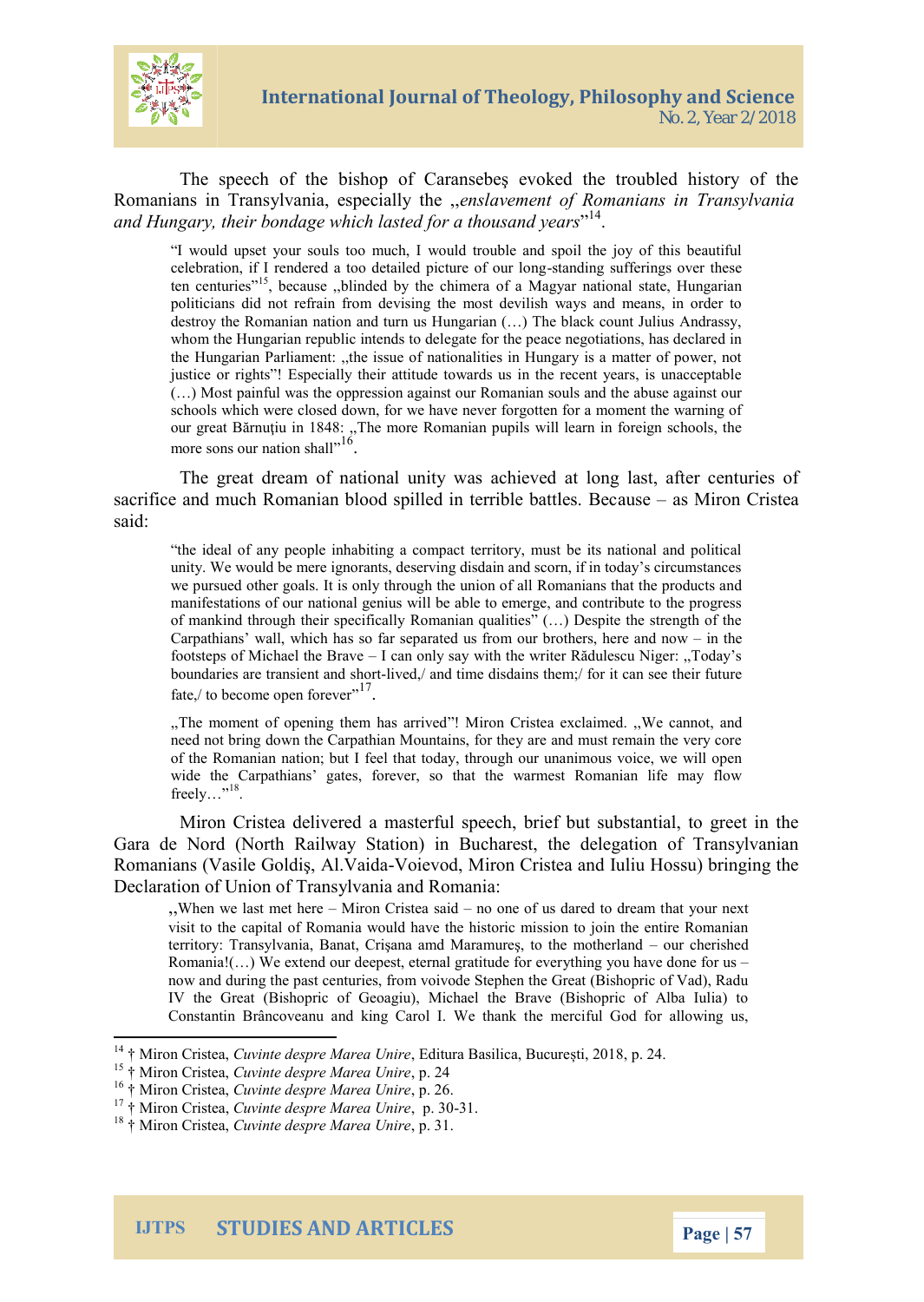

today's generation, to live the greatest days in the entire span of the almost 2,000 years of our nation's life"<sup>19</sup>.

Miron Cristea delivered his third address, on the same occasion, standing next to the statue of Michael the Brave, before an immense part of the Bucharest population:

,,On behalf of the National Assembly of Romanians in Transylvania, Banat, Crişana and Maramureş, we the four messengers have come before His Majesty the King to submit to him these Romanian lands. We have come to the heart and centre of Romania, to proclaim from here our great joy at having withstood a bondage that lasted for almost ten centuries"<sup>20</sup>. Miron Cristea made known to the crowd the Decision issued at Alba Iulia, on 1 December, namely ,,the definitive union of our entire ancestral land with the motherland, our beloved Romania  $(\ldots)^{n^2}$ .

,,We, the Romanians across the Carpathians, are coming to you, our brothers, with the warmest trust and brotherly love to join the august Romanian dynasty, with the firm belief that we will find in Your Majesty the best and most affectionate father, who – in the greatest but also the most difficult moments in the life of our nation, pursued the loftiest ideals of the entire Romanian people"<sup>22</sup>.

In his address delivered in the Aula of the University of Bucharest on the first anniversary of the Great Union, the future patriarch stated:

,,Today, everyone's most patriotic duty is to close ranks and solidify the internal solidarity, for the respect we command among other nations depends on our ability to demonstrate our worth; our national dignity can be safeguarded and maintained only by the force of our solidarity"<sup>23</sup>.

In writing his speeches, in order to support and corroborate his statements, the preacher quoted mainly lay authors, some of them foreign but most of them belonging to the corpus of Romanian literature $^{24}$ .

Romanian poets are remembered, too: in speaking of the danger of other languages infiltrating everyday life, but especially the liturgical services conducted in the Romanian Orthodox Church, the author illustrates it with the verses of Bolintineanu: "In our monastic cells/ And our ancestral Church/ Alien, foreign languages are now heard $125$ . The great poet Vasile Alecsandri is quoted, in relation to the cause and efects of forsaking the ancestral faith: "gradually, the national character is lost' when it people stray from the faith of their ancestors"<sup>26</sup>.

The manner of **sermon delivery** aims to convey the meaning and define the chosen topic as clearly as possible, by means of explanations, arguments and illustrations. Here are a few relevant instances: the national Church is described as the "safe haven of Romanians"<sup>27</sup>; in addressing the woman's role and position within the family and society, the speaker points out that "a true woman is like a sun that constantly casts light on man's path and enlightens his life"<sup>28</sup>. National consciousness is perceived as a duty, by which

<sup>19</sup> † Miron Cristea, *Cuvinte despre Marea Unire*, p. 34.

<sup>20</sup> † Miron Cristea, *Cuvinte despre Marea Unire*, p. 34.

<sup>21</sup> † Miron Cristea, *Cuvinte despre Marea Unire*, p. 34.

<sup>22</sup> † Miron Cristea, *Cuvinte despre Marea Unire*, p. 34.

<sup>23</sup> † Miron Cristea, *Cuvinte despre Marea Unire*, p. 42.

<sup>24</sup> Pr. asist. dr. Nicușor Beldiman, *Predica în Biserica Ortodoxă Română din Muntenia*, p. 49.

<sup>25</sup> † Miron Cristea, *Cuvântări și predici*, p. 37.

<sup>26</sup> † Miron Cristea, *Cuvântări și predici*, p. 111.

<sup>27</sup> † Miron Cristea, *Cuvântări și predici*, p. 18.

<sup>28</sup> † Miron Cristea, *Cuvântări și predici*, p. 45.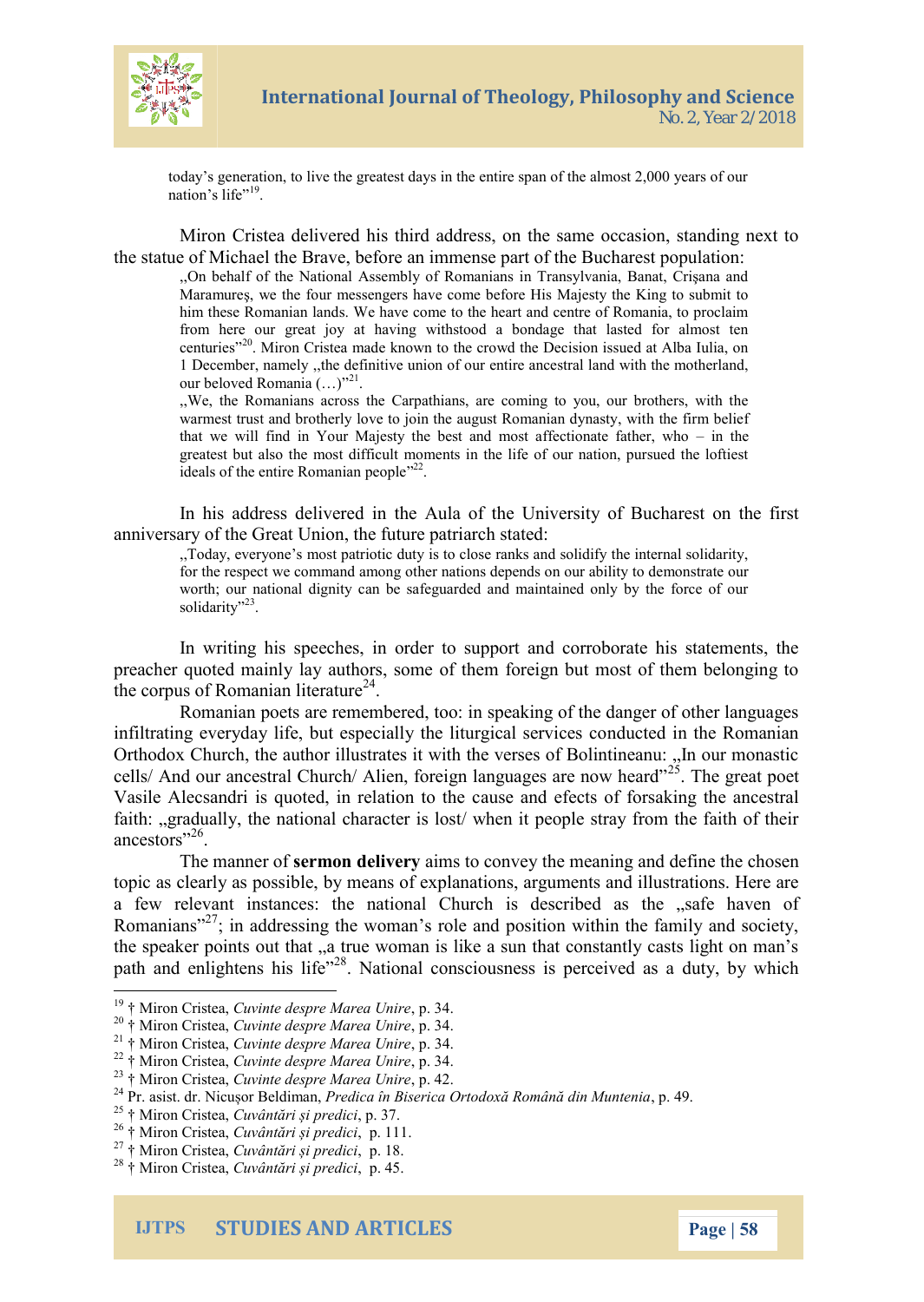

each one is bound to preach love for our language, our faith and our land, for the institution of the Church… for everything that pertains to the specific character of our national life<sup> $29$ </sup>. The role of school is described in the following terms: the school is called to equip children with teachings addressing both their minds and their hearts, educating them to observe God's moral commandments and establishing in their young hearts, the Christian foundation for the loftiest feelings"<sup>30</sup>. The duties of teachers and professors are many and varied. Beside their mission to stir the religious sense in the tender souls of the young"<sup>31</sup>, they must also contribute to "improving the material and moral welfare of the people"<sup>32</sup>; to support the mission of the school, all formative factors must cooperate - "the people, the teachers, and the state authorities"<sup>33</sup>.

In another speech on the human character and ways of shaping it, as a special set of qualities possessed by every person, preacher Miron Cristea describes the purpose of school education based on the assertions of great pedagogues and educators: "producing religious and moral characters"<sup>34</sup>. Shaping one's character presupposes developing discernment and a moral sense and educating the will to follow it. Parents ought to be the most authentic examples of moral life, while the duty of school education is to cultivate and foster the moral sense and moral discernment of pupils. The main objective of religious education is to instill in pupils' souls the awareness of God's existence and cultivate trust in  $\text{Him}^{35}$ . All disciplines have their own clearly-defined formative role. Learning history, for instance, strengthens the moral sense by providing examples worth following, while literature offers models of moral (and also ideal) lifestyle<sup>36</sup>. Addressing the issue of welfare, the preacher Miron Cristea shows great interest in the prosperity of the Romanian nation – to be gained through labour because an idle people has no future, however favorable the external circumstances, however rich the natural environment might be $^{37}$ . Work requires a degree of skill in order to exploit natural resources rationally, and this ability is pursued by school eduaction, which has to enlighten minds so that the people may employ their material means correctly<sup>38</sup>. According to the author of these speeches, the Orthodox people are "the foundation of the Church"<sup>39</sup>. Compared to other institutions, the Church has a noble purpose: it pursues the salvation of the faithful. Beside its attributes as a "safe haven" and: "*shelter and protection for the entire people*" <sup>40</sup>, the Church is "*the spring that offers refreshing water to all those who are thirsty and burdened by life… as no other institution or cultural establishment bestows such confort upon the souls afflicted with the tribulations* of this life, as does the Church with its pious, healing and conforting prayers..."<sup>41</sup>.

#### **CONCLUDING REMARKS**

- <sup>29</sup> † Miron Cristea, *Cuvântări și predici*, p. 60.
- <sup>30</sup> † Miron Cristea, *Cuvântări și predici*, p. 63.
- <sup>31</sup> † Miron Cristea, *Cuvântări și predici*, p. 67.
- <sup>32</sup> † Miron Cristea, *Cuvântări și predici*, p. 73.
- <sup>33</sup> † Miron Cristea, *Cuvântări și predici*, p. 75.
- <sup>34</sup> † Miron Cristea, *Cuvântări și predici*, p. 178.
- <sup>35</sup> † Miron Cristea, *Cuvântări și predici*, p. 181.
- <sup>36</sup> † Miron Cristea, *Cuvântări și predici*, p. 182.
- <sup>37</sup> † Miron Cristea, *Cuvântări și predici*, p. 218.
- <sup>38</sup> † Miron Cristea, *Cuvântări și predici*, p. 218.
- <sup>39</sup> † Miron Cristea, *Cuvântări și predici*, p. 258.
- <sup>40</sup> † Miron Cristea, *Cuvântări și predici*, p. 260.
- <sup>41</sup> † Miron Cristea, *Cuvântări și predici*, p. 259.